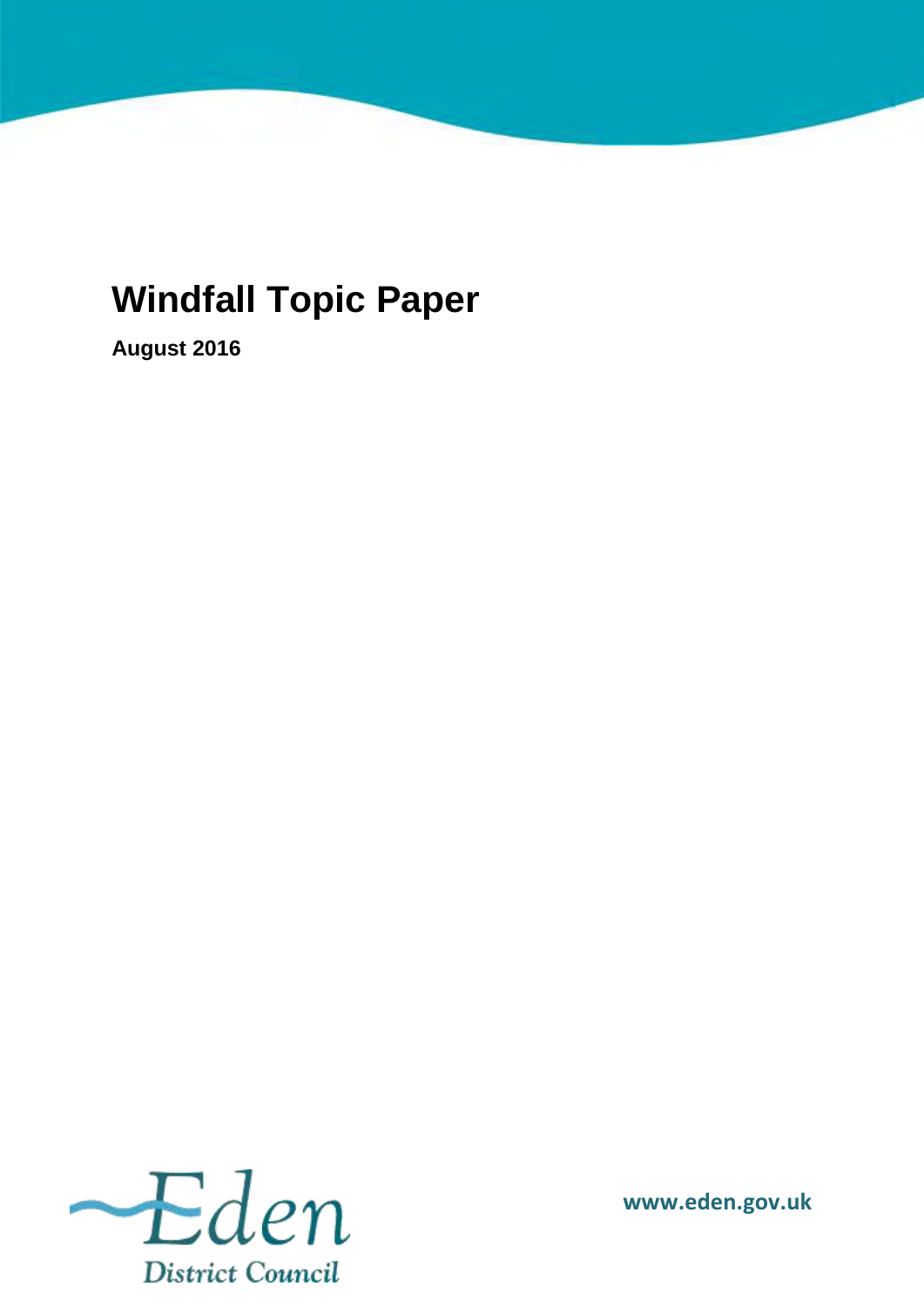## **1. Introduction**

- 1.1 This brief paper will outline the Council's approach to the windfall allowance proposed to be included within the Eden Local Plan 2014-32.
- 1.2 The Council currently includes a windfall allowance in its calculation of its five year housing land supply, applied to the last three years only.
- 1.3 The development of windfall sites in Eden has been a significant contributor to housing supply, with over 50% of completions typically being provided on windfall sites.
- 1.4 The Council acknowledges that development of windfall sites is likely to reduce once the once the Local Plan is adopted, but we still expect it to make a significant contribution to our overall supply of housing, especially in the rural areas.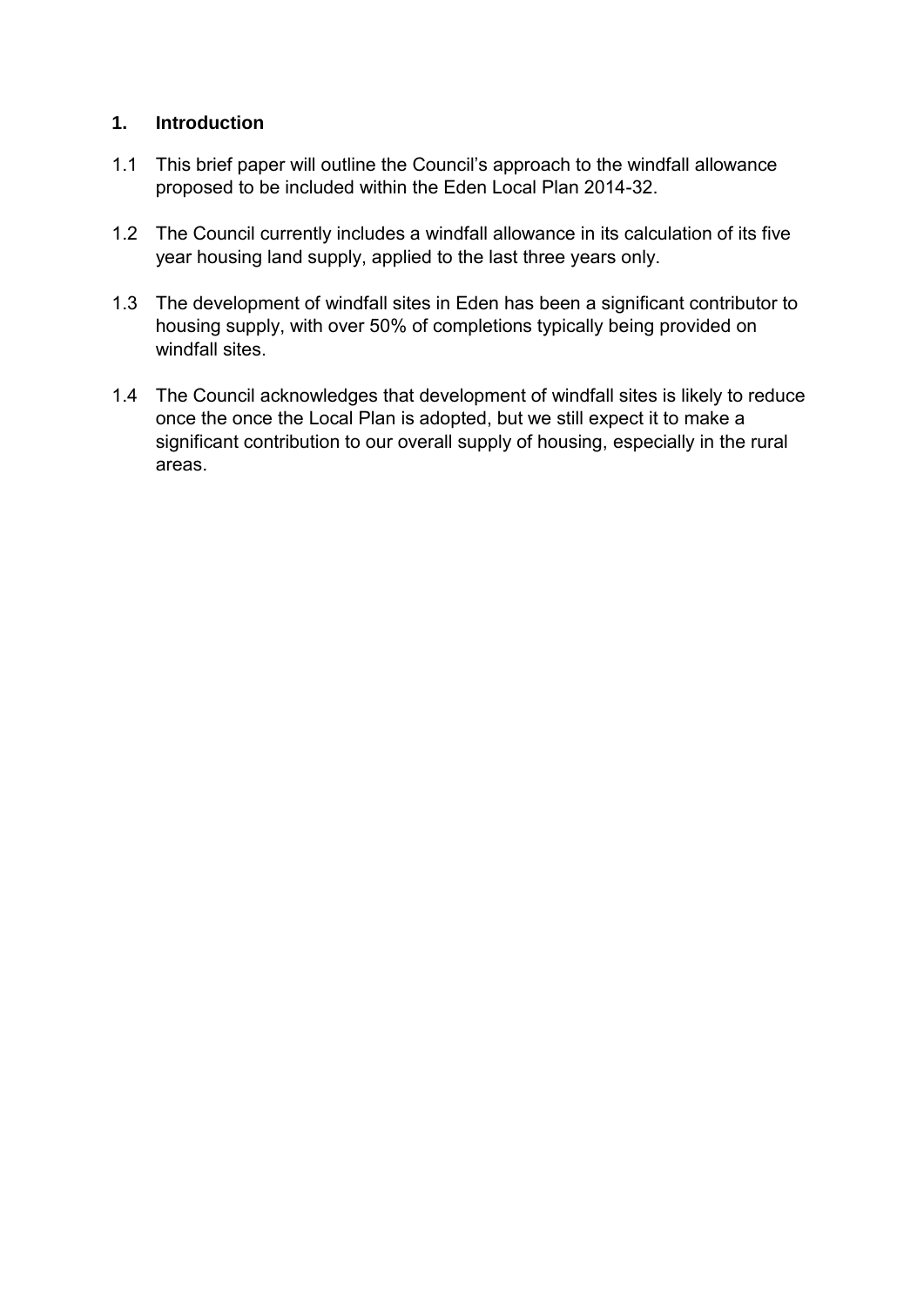### **2. Housing Land Supply Windfall Allowance**

- 2.1 The published five year land supply includes a windfall allowance, reflecting sites which come forward outside the allocation process.
- 2.2 The NPPF (paragraph 48) allows for the inclusion of windfall sites in the five year land supply, where compelling evidence can demonstrate that the supply of these sites will be maintained. As a largely rural authority, much of our housing has been developed on small sites or non-allocated sites.
- 2.3 Looking at past completions, we can estimate the likely windfall provision in the next five years. In previous years we have predicted our windfall allowance based on past permissions, however looking at evolving practice elsewhere it is now considered that the use of completions data provides a more robust methodology.
- 2.4 Following guidance in the NPPF, we have determined our past windfall trends by removing allocations from the 1996 Eden Local Plan, any site considered suitable in the 2009 or 2015 Strategic Housing Land Availability Assessment and sites developed in residential gardens.

|              | Windfall<br><b>Completions</b> | <b>Non-Windfall</b><br><b>Completions</b> | <b>Total</b><br><b>Completions</b> | % Windfall<br><b>Completions</b> |
|--------------|--------------------------------|-------------------------------------------|------------------------------------|----------------------------------|
| 2011-12      | 104                            | 17                                        | 121                                | 86                               |
| 2012-13      | 176                            | 61                                        | 237                                | 74                               |
| 2013-14      | 82                             | 93                                        | 175                                | 47                               |
| 2014-15      | 84                             | 45                                        | 129                                | 65                               |
| 2015-16      | 88                             | 170                                       | 258                                | 34                               |
| <b>Total</b> | 535                            | 385                                       | 920                                |                                  |

2.5 The table below identifies the number of windfall completions recorded across the past five monitoring years:

2.6 To try to account for disparities across the past five years, namely the effects of the economic downturn, we use a mean average of the past five years to give us an annualised figure which we can incorporate into our supply. This figure is currently 107 units per annum, which represents 44% of our existing housing target of 239 units per annum $^1$ .

**<sup>.</sup>** 1 Established in the Adopted Core Strategy (2010)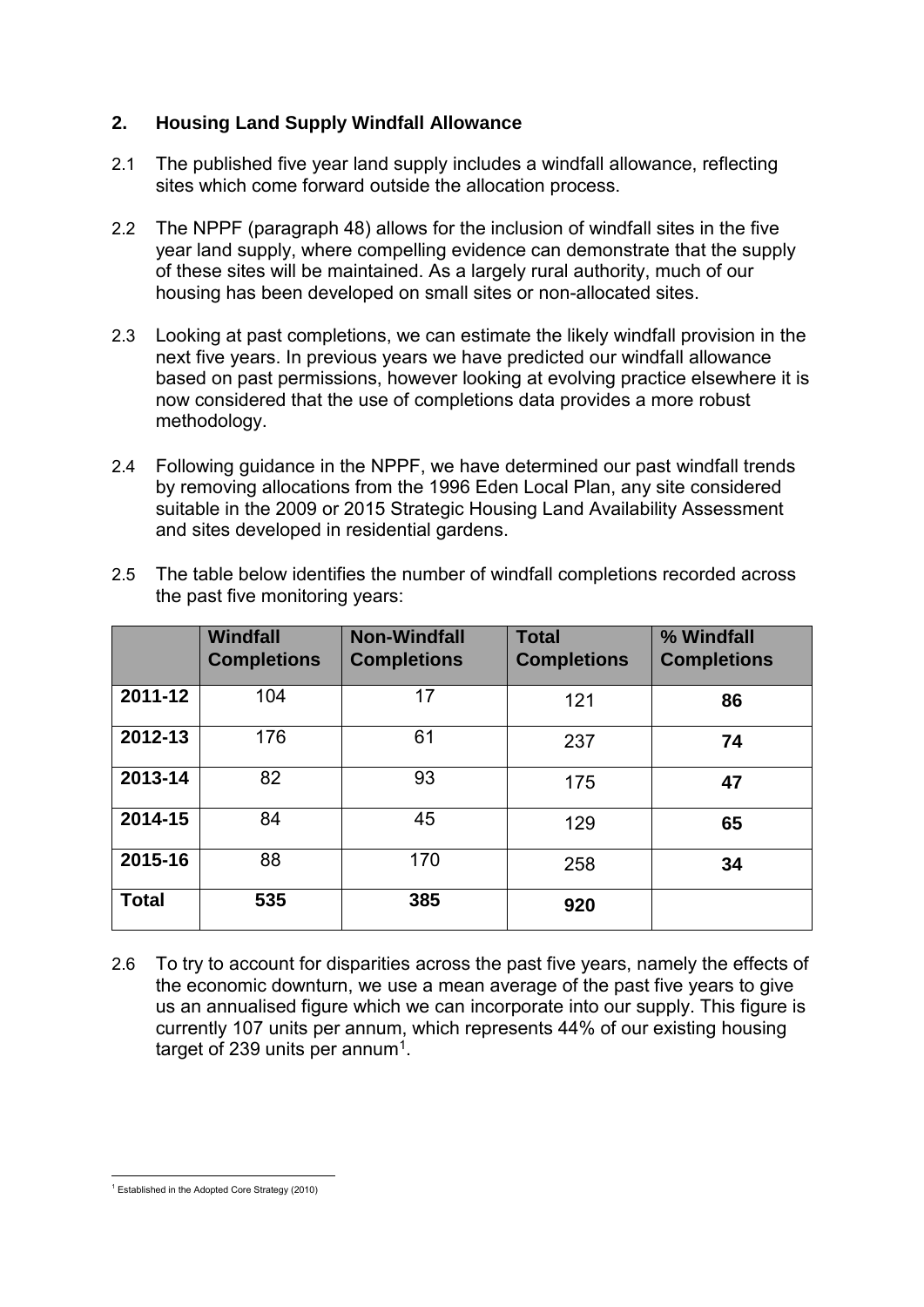### **3. LAA Windfall**

- 3.1 The Land Availability Assessment published in October 2015 includes an assessment of future windfall provision.
- 3.2 Para 2.3.3 of the Land Availability Assessment (LAA) acknowledges that the adoption of the new Local Plan and publication of an up to date LAA should result in a considerable drop in the number of windfall site completions evidenced in Section 2 (above).
- 3.3 However, it is not considered that an up to date LAA and adopted Local Plan will impact on the number of small site $^2$  windfall completions, as neither of these documents identify any sites of this size.
- 3.4 Between 2010 and 2015, over 30% of Eden's housing supply was delivered on small sites. There was variance in this figure across the different settlements, in Penrith just 12% of supply was delivered on small windfall sites where as 70% of supply in the villages was delivered on small windfall sites. Para 2.3.5 considers a windfall approach based on past supply, and concludes an average annual supply figure of 49 units.
- 3.5 The Land Availability Assessment explains that the Housing Land Supply Statement 2013/14 projected an annual supply of 59.6 dwellings to be completed on small windfall sites between 2014 and 2019.
- 3.6 In the latest version of the Housing Land Supply Statement (2015/16) we can demonstrate an average annual supply of 55 units on small windfall sites, indicating that supply of small windfall sites is consistent in Eden.
- 3.7 The Land Availability Assessment concludes that a windfall allowance of 50 units per annum is appropriate which represents 25% of our overall annual housing requirement.

**<sup>.</sup>** 2 Less than four units